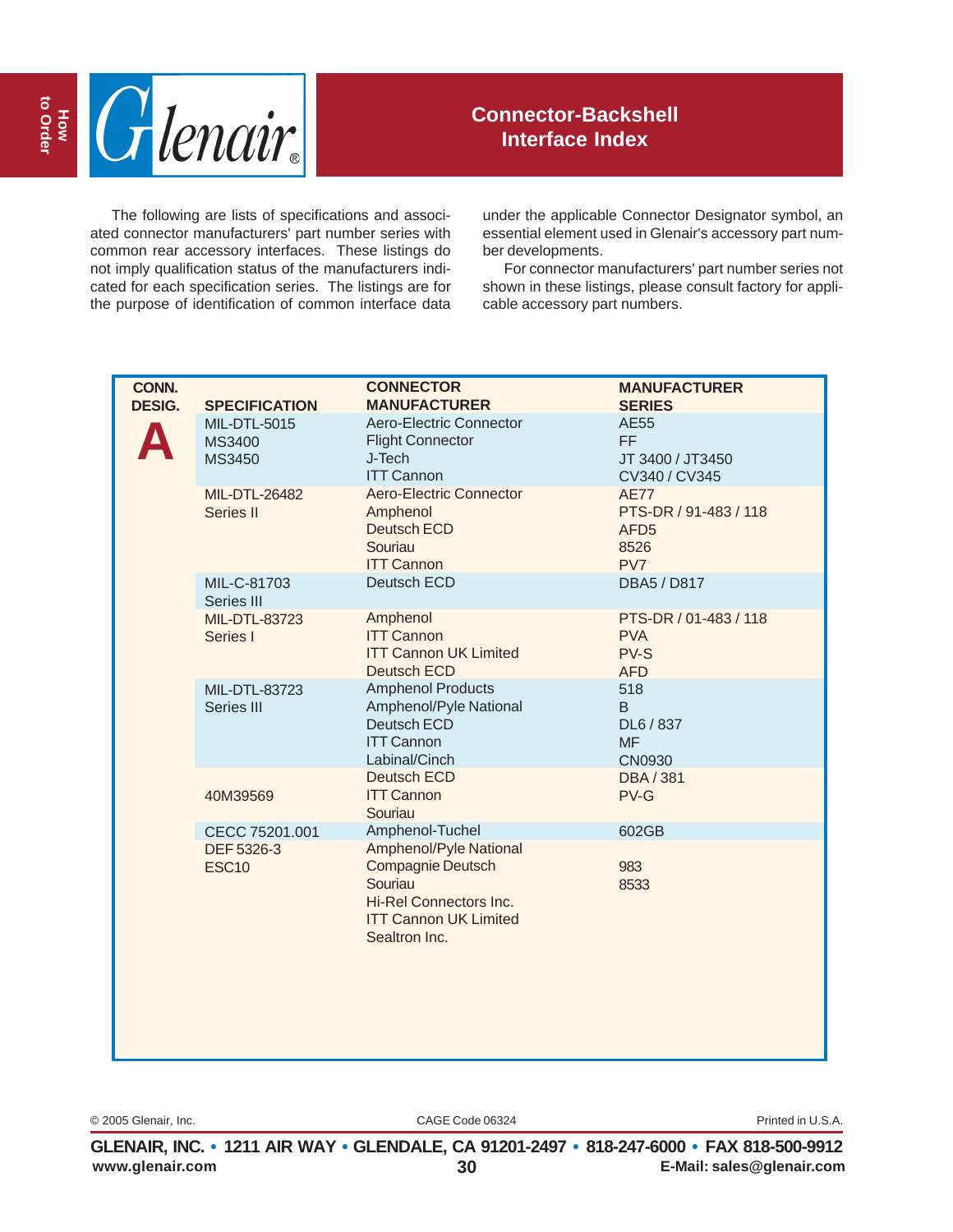

| CONN.<br><b>DESIG.</b> | <b>SPECIFICATION</b>                            | <b>CONNECTOR</b><br><b>MANUFACTURER</b>                                                                                                                          | <b>MANUFACTURER</b><br><b>SERIES</b>                                                                   |
|------------------------|-------------------------------------------------|------------------------------------------------------------------------------------------------------------------------------------------------------------------|--------------------------------------------------------------------------------------------------------|
|                        | <b>ESC 11</b>                                   | Amphenol/Pyle National<br>Compagnie Deutsch<br>Souriau                                                                                                           | 8534                                                                                                   |
|                        | LN 29504                                        | <b>Amphenol Limited</b><br>Amphenol-Tuchel<br><b>Compagnie Deutsch</b><br>Souriau<br><b>ITT Cannon UK Ltd.</b><br><b>ITT Cannon Electric GmbH</b>                | 118/652<br>118/652<br>AFD / DFE / FDBA<br>8525<br><b>PVW</b><br><b>PVW</b>                             |
|                        | NFC93422/HE302                                  | Souriau                                                                                                                                                          | 8525                                                                                                   |
|                        | PAN 6432-1                                      | <b>Amphenol Limited</b><br>Amphenol-Tuchel<br><b>ITT Cannon UK Ltd.</b><br><b>ITT Cannon Electric GmbH</b><br><b>Compagnie Deutsch</b><br>Deutsch Ltd<br>Souriau | 602GB<br>602GB<br><b>PVX</b><br><b>PVX</b><br><b>AFD</b><br><b>RR</b><br>8526                          |
|                        | PAN 6432-2                                      | Compagnie Deutsch<br>Deutsch Ltd                                                                                                                                 | <b>DBAS</b><br><b>DBAS</b>                                                                             |
|                        | <b>PATT 602</b>                                 | <b>Amphenol Limited</b><br>Amphenol-Tuchel<br>Deutsch Ltd.<br>Souriau<br><b>ITT Cannon UK Ltd.</b>                                                               | 602GB<br>602GB<br><b>RR</b><br>8526<br><b>PVX</b>                                                      |
|                        | VG 95328                                        | Cie Deutsch<br>Compagnie Deutsch                                                                                                                                 | 951-50<br>DVG/951-50                                                                                   |
| $\mathbf{B}$           | <b>MIL-DTL-5015</b><br><b>MS3100</b>            | Amphenol<br><b>ITT Cannon</b>                                                                                                                                    | 69 / 97 / SC / SM / 10-72 /<br>10-214/71<br>CA-E/R / CA-RX                                             |
| $\mathbf C$            | MIL-C-22992<br>MS173XX Class C, J, R ITT Cannon | Amphenol                                                                                                                                                         | QWLD<br><b>CWLD</b>                                                                                    |
|                        | <b>MIL-DTL-26482</b>                            | Amphenol<br><b>Burndy</b><br><b>Deutsch ECD</b><br><b>ITT Cannon</b><br><b>ITT Cannon</b>                                                                        | BG / MF-S / PT / PT-SE<br>$BT/G/L/L-T/M-T$<br>BTK / LPT / 450 / 460<br>KPSE / KPT / KPTC<br><b>VPT</b> |
| F                      | MIL-C-26500                                     | Aero-Electric Connector<br>Amphenol/Pyle National<br>Labinal/Cinch<br><b>RMS</b><br>Deutsch E.C.D.                                                               | AE66<br>ZZW / ZZY<br>48<br><b>RO</b><br><b>BMS</b>                                                     |

© 2005 Glenair, Inc. CAGE Code 06324 Printed in U.S.A.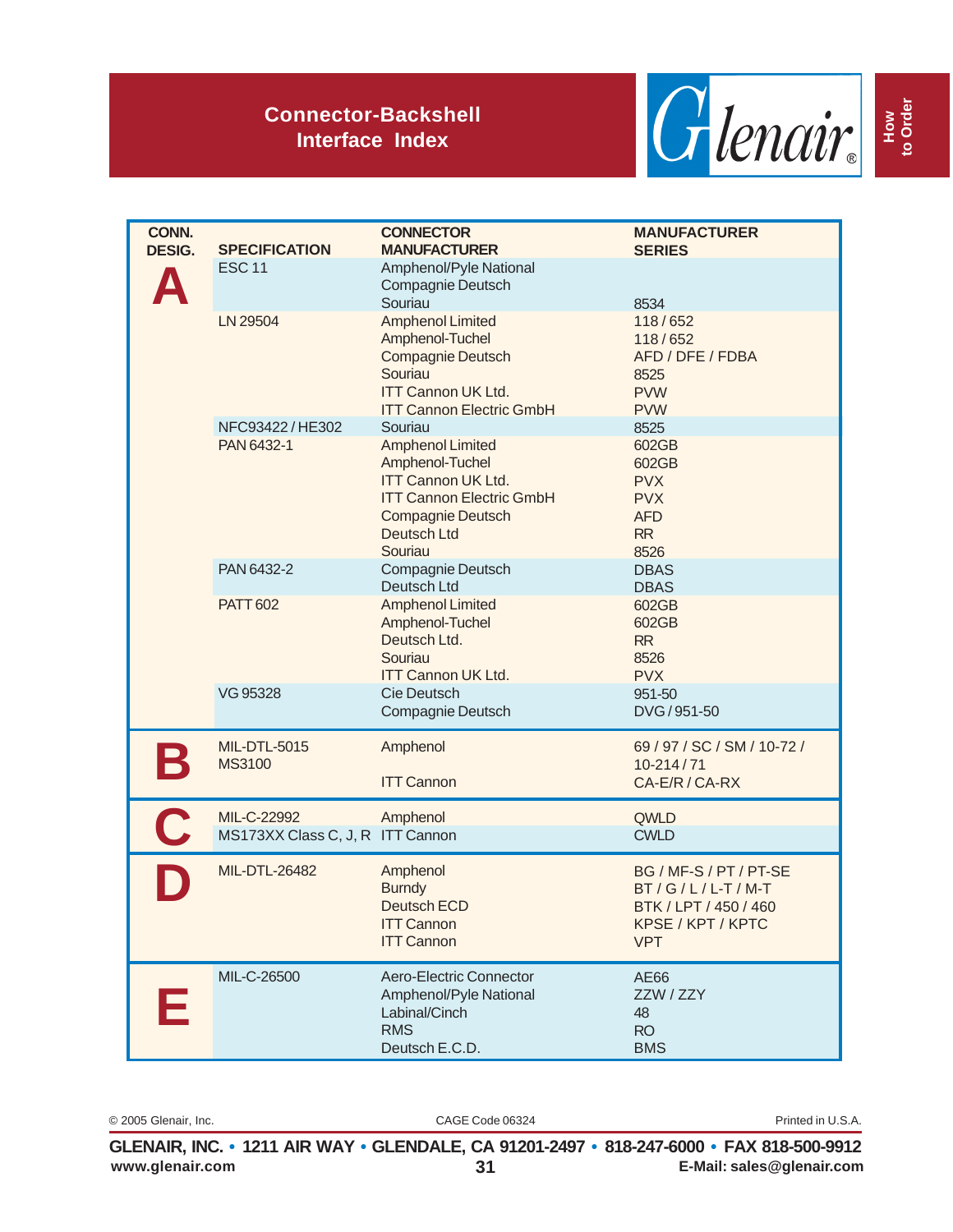

| MIL-DTL-38999<br><b>Aero-Electric Connectors</b><br>AE46 / AE49<br>LJT-R / 418-1<br>Series I<br>Amphenol<br>Souriau<br>8LT<br><b>ITT Cannon</b><br>KJL<br>CT-R<br><b>AB Electronics</b><br>MIL-DTL-38999<br>Series II<br><b>Aero-Electric Connectors</b><br>AE47 / AE48<br>JT-R / 418-2<br>Amphenol<br>Souriau<br>8T<br><b>ITT Cannon</b><br><b>KJ</b><br>JT-R / 10-475<br>40M38277<br>Amphenol<br><b>ITT Cannon</b><br>KJ<br>8LT<br><b>NFC 93422</b><br>Souriau<br><b>ITT Cannon Electric France</b><br><b>HE308</b><br>KJL<br><b>NFC 93422</b><br>Souriau<br>8T<br><b>ITT Cannon Electric France</b><br><b>KJ</b><br><b>HE309</b><br>PAN 6433-1<br><b>Amphenol Limited</b><br>JT / JTP<br><b>CT</b><br><b>AB Electronics</b><br>Souriau<br>8T<br><b>ITT Cannon Electric France</b><br>KJ<br>KJ<br><b>ITT Cannon UK Ltd.</b><br><b>ITT Cannon Electric GmbH</b><br>KJ<br>TT / TTPQ<br><b>ITT Cannon</b><br><b>PATT 614</b><br>Amphenol Limited<br>418-2<br>Souriau<br>8T<br><b>ITT Cannon UK Ltd.</b><br><b>KJ</b><br><b>ITT Cannon</b><br><b>TT</b><br>$418 - 1$<br><b>PATT 616</b><br><b>Amphenol Limited</b><br>Souriau<br>8LT<br><b>ITT Cannon UK Ltd.</b><br>KJL<br>MIL-C-28840<br>Glenair<br>90<br>G<br>NC<br>G & H Technology<br><b>Hughes Connecting Devices</b><br><b>GTA</b><br><b>ITT Cannon</b><br><b>KFS</b><br><b>JSC</b><br>Sunbank<br>MIL-DTL-38999<br>Aero-Electric Connector<br><b>AE22</b><br>a a shekara<br>Series III<br>Amphenol<br>TV-R/TVS/TVS-R<br>Amphenol/Pyle National<br>T <sub>3</sub><br><b>DTS</b><br><b>Deutsch ECD</b><br>Glenair<br>66<br>8D<br>Souriau<br>MIL-DTL-38999<br>KJADIV4<br><b>ITT Cannon</b><br>Series IV<br>Deutsch ECD<br>PL<br>Glenair<br>65<br><b>Flight Connector</b><br><b>BL</b><br>CECC 75201.002<br><b>CNO</b><br>G & H Technology<br>Souriau<br><b>JVS</b><br>Amphenol<br><b>TVRB</b> | CONN.<br><b>DESIG.</b> | <b>SPECIFICATION</b> | <b>CONNECTOR</b><br><b>MANUFACTURER</b> | <b>MANUFACTURER</b><br><b>SERIES</b> |
|-------------------------------------------------------------------------------------------------------------------------------------------------------------------------------------------------------------------------------------------------------------------------------------------------------------------------------------------------------------------------------------------------------------------------------------------------------------------------------------------------------------------------------------------------------------------------------------------------------------------------------------------------------------------------------------------------------------------------------------------------------------------------------------------------------------------------------------------------------------------------------------------------------------------------------------------------------------------------------------------------------------------------------------------------------------------------------------------------------------------------------------------------------------------------------------------------------------------------------------------------------------------------------------------------------------------------------------------------------------------------------------------------------------------------------------------------------------------------------------------------------------------------------------------------------------------------------------------------------------------------------------------------------------------------------------------------------------------------------------------------------------------------------------------------------------------------------------------------|------------------------|----------------------|-----------------------------------------|--------------------------------------|
|                                                                                                                                                                                                                                                                                                                                                                                                                                                                                                                                                                                                                                                                                                                                                                                                                                                                                                                                                                                                                                                                                                                                                                                                                                                                                                                                                                                                                                                                                                                                                                                                                                                                                                                                                                                                                                                 |                        |                      |                                         |                                      |
|                                                                                                                                                                                                                                                                                                                                                                                                                                                                                                                                                                                                                                                                                                                                                                                                                                                                                                                                                                                                                                                                                                                                                                                                                                                                                                                                                                                                                                                                                                                                                                                                                                                                                                                                                                                                                                                 |                        |                      |                                         |                                      |
|                                                                                                                                                                                                                                                                                                                                                                                                                                                                                                                                                                                                                                                                                                                                                                                                                                                                                                                                                                                                                                                                                                                                                                                                                                                                                                                                                                                                                                                                                                                                                                                                                                                                                                                                                                                                                                                 |                        |                      |                                         |                                      |
|                                                                                                                                                                                                                                                                                                                                                                                                                                                                                                                                                                                                                                                                                                                                                                                                                                                                                                                                                                                                                                                                                                                                                                                                                                                                                                                                                                                                                                                                                                                                                                                                                                                                                                                                                                                                                                                 |                        |                      |                                         |                                      |
|                                                                                                                                                                                                                                                                                                                                                                                                                                                                                                                                                                                                                                                                                                                                                                                                                                                                                                                                                                                                                                                                                                                                                                                                                                                                                                                                                                                                                                                                                                                                                                                                                                                                                                                                                                                                                                                 |                        |                      |                                         |                                      |
|                                                                                                                                                                                                                                                                                                                                                                                                                                                                                                                                                                                                                                                                                                                                                                                                                                                                                                                                                                                                                                                                                                                                                                                                                                                                                                                                                                                                                                                                                                                                                                                                                                                                                                                                                                                                                                                 |                        |                      |                                         |                                      |
|                                                                                                                                                                                                                                                                                                                                                                                                                                                                                                                                                                                                                                                                                                                                                                                                                                                                                                                                                                                                                                                                                                                                                                                                                                                                                                                                                                                                                                                                                                                                                                                                                                                                                                                                                                                                                                                 |                        |                      |                                         |                                      |
|                                                                                                                                                                                                                                                                                                                                                                                                                                                                                                                                                                                                                                                                                                                                                                                                                                                                                                                                                                                                                                                                                                                                                                                                                                                                                                                                                                                                                                                                                                                                                                                                                                                                                                                                                                                                                                                 |                        |                      |                                         |                                      |
|                                                                                                                                                                                                                                                                                                                                                                                                                                                                                                                                                                                                                                                                                                                                                                                                                                                                                                                                                                                                                                                                                                                                                                                                                                                                                                                                                                                                                                                                                                                                                                                                                                                                                                                                                                                                                                                 |                        |                      |                                         |                                      |
|                                                                                                                                                                                                                                                                                                                                                                                                                                                                                                                                                                                                                                                                                                                                                                                                                                                                                                                                                                                                                                                                                                                                                                                                                                                                                                                                                                                                                                                                                                                                                                                                                                                                                                                                                                                                                                                 |                        |                      |                                         |                                      |
|                                                                                                                                                                                                                                                                                                                                                                                                                                                                                                                                                                                                                                                                                                                                                                                                                                                                                                                                                                                                                                                                                                                                                                                                                                                                                                                                                                                                                                                                                                                                                                                                                                                                                                                                                                                                                                                 |                        |                      |                                         |                                      |
|                                                                                                                                                                                                                                                                                                                                                                                                                                                                                                                                                                                                                                                                                                                                                                                                                                                                                                                                                                                                                                                                                                                                                                                                                                                                                                                                                                                                                                                                                                                                                                                                                                                                                                                                                                                                                                                 |                        |                      |                                         |                                      |

**www.glenair.com 32 E-Mail: sales@glenair.com GLENAIR, INC. • 1211 AIR WAY • GLENDALE, CA 91201-2497 • 818-247-6000 • FAX 818-500-9912**